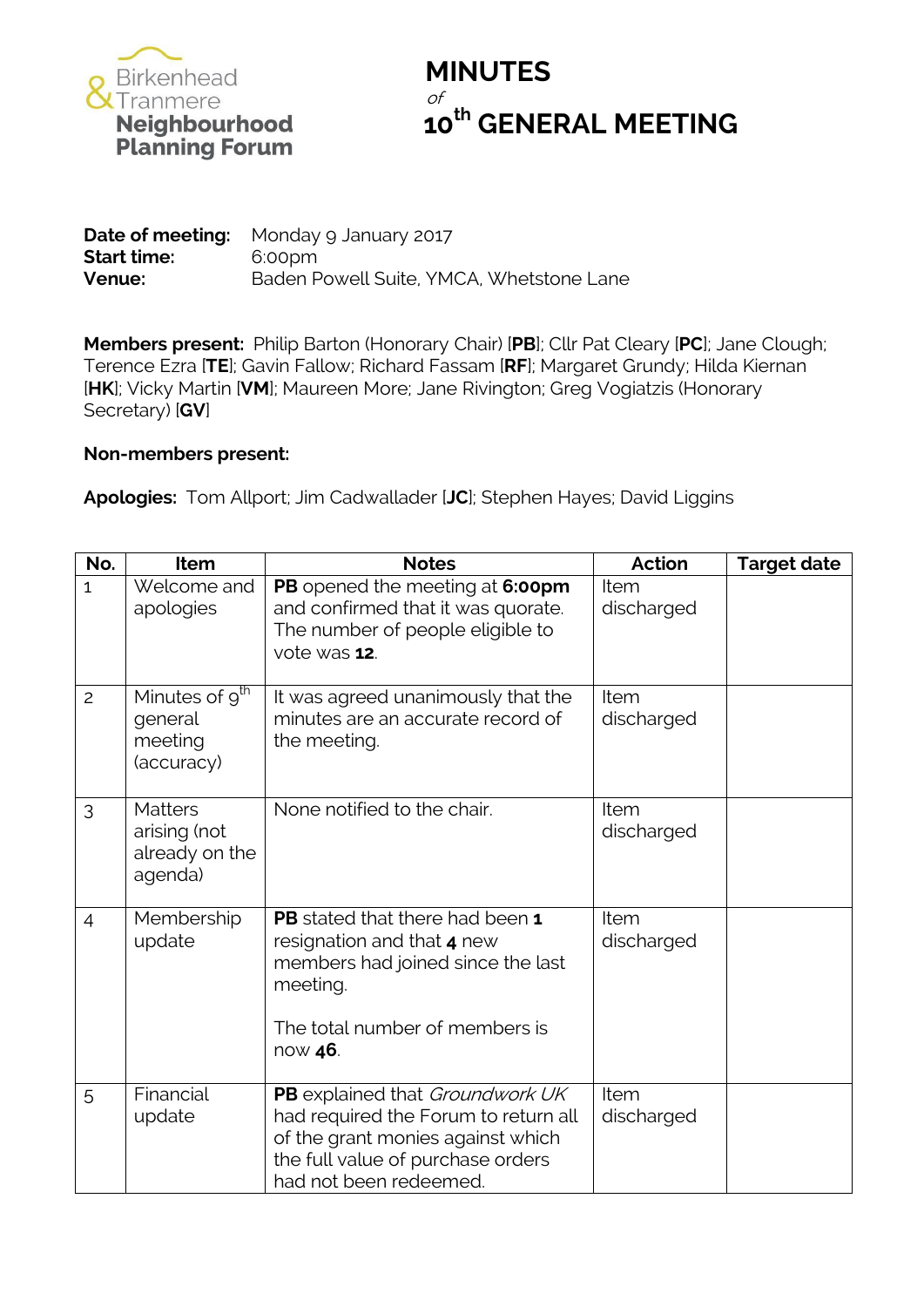| No. | Item                                                          | <b>Notes</b>                                                                                                                         | <b>Action</b>      | <b>Target date</b> |
|-----|---------------------------------------------------------------|--------------------------------------------------------------------------------------------------------------------------------------|--------------------|--------------------|
| 5   | Financial<br>update                                           | From now on purchase orders<br>cannot be used to evidence grant                                                                      |                    |                    |
|     | [continued]                                                   | spend, which leaves the Forum with<br>zero operating capital between                                                                 |                    |                    |
|     |                                                               | grant awards.                                                                                                                        |                    |                    |
|     |                                                               | Neighbourhood Planning Grant ref:<br>NPG-02732 has been awarded to                                                                   |                    |                    |
|     |                                                               | pay for room hire and data analysis<br>of our community consultation                                                                 |                    |                    |
|     |                                                               | questionnaire responses.                                                                                                             |                    |                    |
|     |                                                               | <b>Expenditure since 26 September</b><br>2016:                                                                                       |                    |                    |
|     |                                                               | £139.81 paid to YMCA Wirral for<br>room hire;                                                                                        |                    |                    |
|     |                                                               | £3640.30 repaid to Groundwork<br>UK.                                                                                                 |                    |                    |
|     |                                                               | <u>Income:</u>                                                                                                                       |                    |                    |
|     |                                                               | £1230.00 (NPG-02732);                                                                                                                |                    |                    |
|     |                                                               | <b>£56.39</b> for <i>Retake The Lauries</i><br>campaign;                                                                             |                    |                    |
|     |                                                               | <b>£100.00</b> personal donation.                                                                                                    |                    |                    |
|     |                                                               | Balance as of 9 January 2016:                                                                                                        |                    |                    |
|     |                                                               | £1343.88                                                                                                                             |                    |                    |
|     |                                                               | Donations to the Forum may be<br>made by electronic bank transfer to:                                                                |                    |                    |
|     |                                                               | <b>Name of Bank:</b><br><i><b>Yorkshire Bank</b></i><br><b>Account number: 44233053</b><br><b>Sort Code:</b><br>$05 - 02 - 45$       |                    |                    |
| 6   | History &<br>Heritage<br>Workgroup<br>update<br>(workgroup 1) | JC had sent his apologies. RF<br>confirmed that there was nothing to<br>report with regard to the Clifton Park<br>Conservation Area. | Item<br>discharged |                    |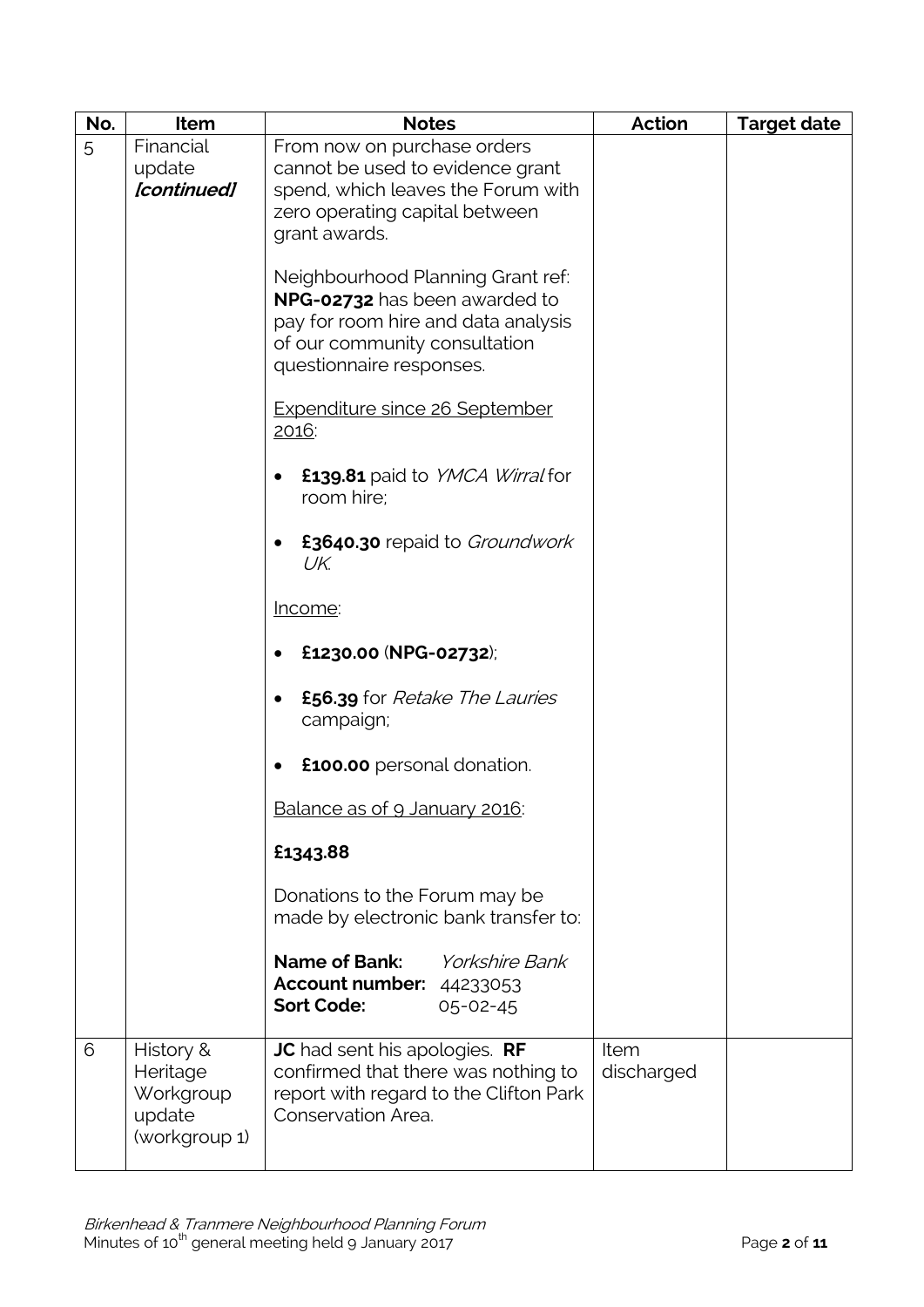| No.            | Item                | <b>Notes</b>                           | <b>Action</b> | <b>Target date</b> |
|----------------|---------------------|----------------------------------------|---------------|--------------------|
| $\overline{7}$ | Planning            | <b>PB</b> informed members that        | Item          |                    |
|                | <b>Applications</b> | workgroup 2 had submitted 6            | discharged    |                    |
|                | Workgroup           | consultation responses:                |               |                    |
|                | update              |                                        |               |                    |
|                | (workgroup 2)       | 7.1 APP16/01187                        |               |                    |
|                |                     | Installation of a new type B secure    |               |                    |
|                |                     | store within the existing store        |               |                    |
|                |                     | service yard.                          |               |                    |
|                |                     | 8 Tranmere Court, Church Road,         |               |                    |
|                |                     | <b>Tranmere</b>                        |               |                    |
|                |                     |                                        |               |                    |
|                |                     | The Forum made NO OBJECTION            |               |                    |
|                |                     | to the proposal.                       |               |                    |
|                |                     |                                        |               |                    |
|                |                     | Planning permission was GRANTED.       |               |                    |
|                |                     |                                        |               |                    |
|                |                     | 7.2 APP/16/01239                       |               |                    |
|                |                     | To rebuild a former semi-detached      |               |                    |
|                |                     | dwelling-house (which has been         |               |                    |
|                |                     | demolished) on the same footprint      |               |                    |
|                |                     |                                        |               |                    |
|                |                     | as the original house and to a similar |               |                    |
|                |                     | appearance. The rebuilt property       |               |                    |
|                |                     | will contain two self-contained flats. |               |                    |
|                |                     | Unused land, 32 Harland Road,          |               |                    |
|                |                     | Tranmere. CH42 oLU                     |               |                    |
|                |                     |                                        |               |                    |
|                |                     | The Forum <b>SUPPORTED</b> the         |               |                    |
|                |                     | proposal.                              |               |                    |
|                |                     | Planning permission was GRANTED.       |               |                    |
|                |                     |                                        |               |                    |
|                |                     | 7.3 APP/16/01314                       |               |                    |
|                |                     | Proposed temporary car park.           |               |                    |
|                |                     | Land at Whitfield Street, Tranmere.    |               |                    |
|                |                     |                                        |               |                    |
|                |                     | The Forum OBJECTED to the              |               |                    |
|                |                     | proposal.                              |               |                    |
|                |                     |                                        |               |                    |
|                |                     | Planning permission was GRANTED        |               |                    |
|                |                     | but for fewer parking spaces than      |               |                    |
|                |                     | applied for and with a condition       |               |                    |
|                |                     | requiring the land to be restored to   |               |                    |
|                |                     | its former state by no later than 1    |               |                    |
|                |                     | <b>December 2019</b> . The site may be |               |                    |
|                |                     | used for parking only between          |               |                    |
|                |                     | 08:00 and 18:30, Mondays to            |               |                    |
|                |                     | Fridays.                               |               |                    |
|                |                     |                                        |               |                    |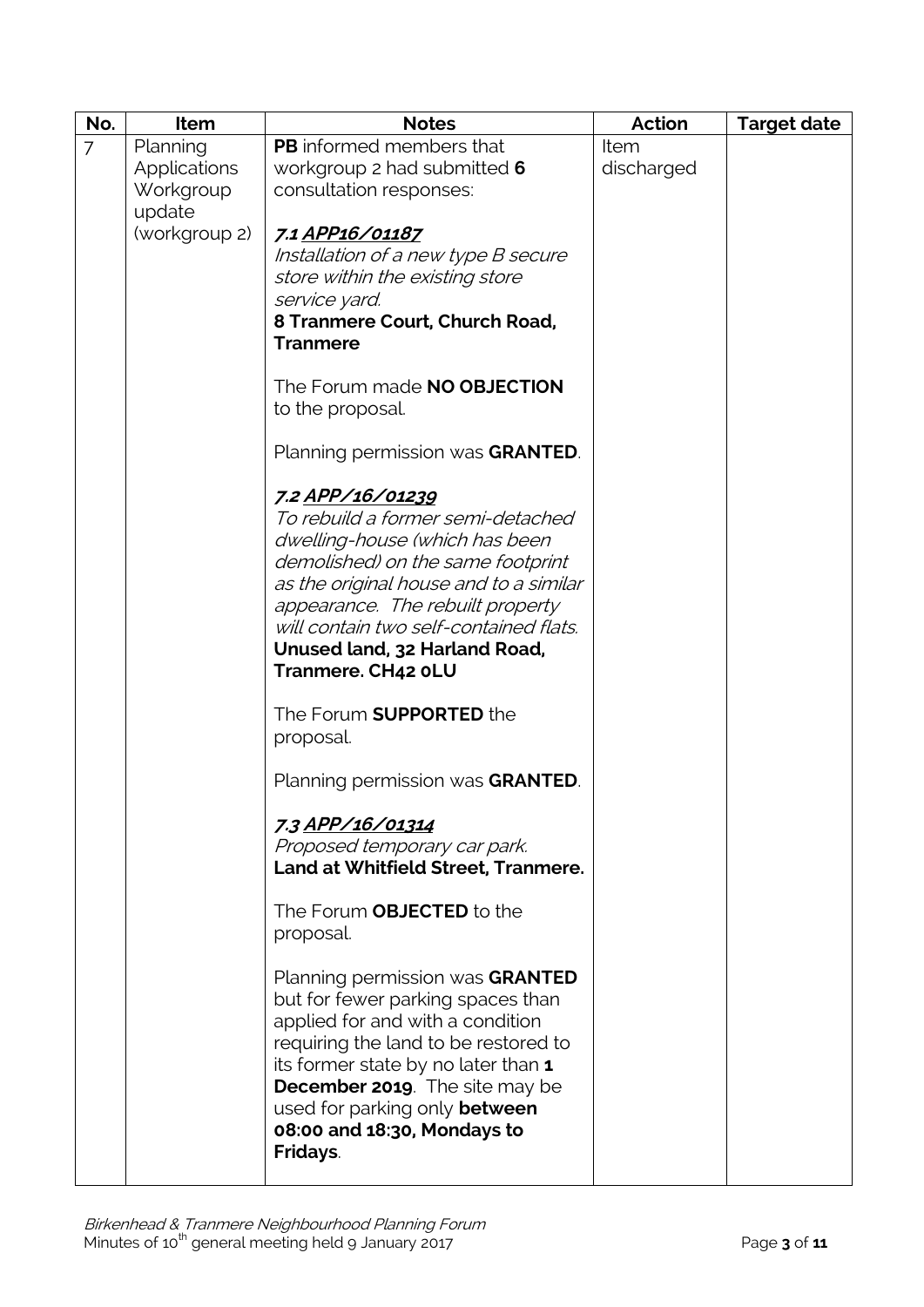| No.            | Item          | <b>Notes</b>                               | <b>Action</b> | <b>Target date</b> |
|----------------|---------------|--------------------------------------------|---------------|--------------------|
| $\overline{7}$ | Planning      | 7.4 APP/16/01341                           |               |                    |
|                | Applications  | Change of use from former ground           |               |                    |
|                | Workgroup     | floor (front) retail unit to be            |               |                    |
|                | update        | incorporated into the rest of the          |               |                    |
|                | (workgroup 2) | dwelling, forming one single               |               |                    |
|                | [continued]   | dwelling (C2 dwellinghouses) and           |               |                    |
|                |               | external alterations.                      |               |                    |
|                |               | 75 Greenway Road [the Home Brew            |               |                    |
|                |               | Centrel                                    |               |                    |
|                |               | The Forum made NO OBJECTION                |               |                    |
|                |               | to the proposal.                           |               |                    |
|                |               |                                            |               |                    |
|                |               | Planning permission was GRANTED            |               |                    |
|                |               | but with a condition requiring the         |               |                    |
|                |               | colour of the rendered panels to be        |               |                    |
|                |               | agreed by the Council, which               |               |                    |
|                |               | addressed a concern raised by the          |               |                    |
|                |               | Forum.                                     |               |                    |
|                |               | 7.5 APP/16/01492 and                       |               |                    |
|                |               | ADV/16/01493                               |               |                    |
|                |               | Change of use of first floor to            |               |                    |
|                |               | classroom and offices/adverts.             |               |                    |
|                |               | 371-375 Borough Road,                      |               |                    |
|                |               | Birkenhead. CH42 0HA                       |               |                    |
|                |               | The Forum <b>SUPPORTED</b> the             |               |                    |
|                |               | proposal.                                  |               |                    |
|                |               |                                            |               |                    |
|                |               | A decision is due by <b>16 January</b>     |               |                    |
|                |               | 2017.                                      |               |                    |
|                |               | 7.6 APP/16/01476                           |               |                    |
|                |               | Conversion of a former Presbyterian        |               |                    |
|                |               | church and attached church hall (D1)       |               |                    |
|                |               | into 11 no. residential apartments         |               |                    |
|                |               | (C3) and gymnasium.                        |               |                    |
|                |               | <b>Hillside Christian Fellowship</b>       |               |                    |
|                |               | Church, 61 Willmer Road,                   |               |                    |
|                |               | Tranmere. CH42 OJB                         |               |                    |
|                |               | The Forum <b>OBJECTED</b> to the           |               |                    |
|                |               | proposal.                                  |               |                    |
|                |               |                                            |               |                    |
|                |               | A decision is due by <b>9 March 2017</b> . |               |                    |
|                |               |                                            |               |                    |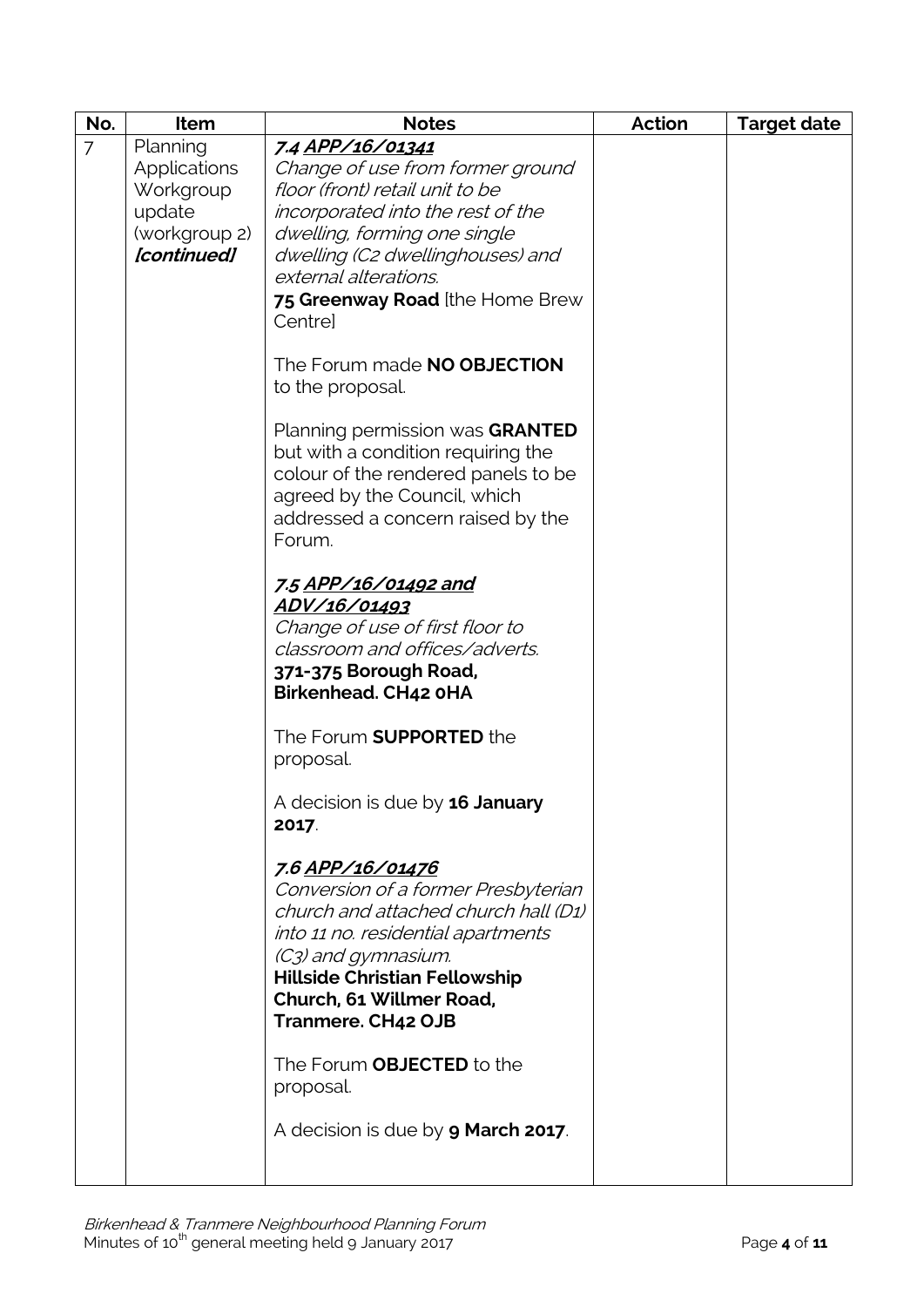| No.            | Item                | <b>Notes</b>                                                                                                                                                                                                                                                            | <b>Action</b> | <b>Target date</b> |
|----------------|---------------------|-------------------------------------------------------------------------------------------------------------------------------------------------------------------------------------------------------------------------------------------------------------------------|---------------|--------------------|
| $\overline{7}$ | Planning            | Other applications decided since the                                                                                                                                                                                                                                    |               |                    |
|                | <b>Applications</b> | last meeting were:                                                                                                                                                                                                                                                      |               |                    |
|                | Workgroup           |                                                                                                                                                                                                                                                                         |               |                    |
|                | update              | 7.7 APP/16/00685                                                                                                                                                                                                                                                        |               |                    |
|                | (workgroup 2)       | Erection of 18 new-build apartments                                                                                                                                                                                                                                     |               |                    |
|                | [continued]         | in a single block.                                                                                                                                                                                                                                                      |               |                    |
|                |                     | <b>Corner of Holt Road and Old</b>                                                                                                                                                                                                                                      |               |                    |
|                |                     | <b>Chester Road</b>                                                                                                                                                                                                                                                     |               |                    |
|                |                     |                                                                                                                                                                                                                                                                         |               |                    |
|                |                     | The Forum <b>OBJECTED</b> to this                                                                                                                                                                                                                                       |               |                    |
|                |                     | proposal.                                                                                                                                                                                                                                                               |               |                    |
|                |                     | Planning permission was GRANTED.                                                                                                                                                                                                                                        |               |                    |
|                |                     | 7.8 APP/16/00840                                                                                                                                                                                                                                                        |               |                    |
|                |                     | The conversion of a former                                                                                                                                                                                                                                              |               |                    |
|                |                     | Presbyterian church and attached                                                                                                                                                                                                                                        |               |                    |
|                |                     | church hall (D1) into 13 residential                                                                                                                                                                                                                                    |               |                    |
|                |                     | apartments (C3) comprising of 9                                                                                                                                                                                                                                         |               |                    |
|                |                     | two-bedroom apartments, 2 three-                                                                                                                                                                                                                                        |               |                    |
|                |                     | bedroom apartments and 2 one-                                                                                                                                                                                                                                           |               |                    |
|                |                     |                                                                                                                                                                                                                                                                         |               |                    |
|                |                     | <b>Church Hall, Hillside Christian</b>                                                                                                                                                                                                                                  |               |                    |
|                |                     |                                                                                                                                                                                                                                                                         |               |                    |
|                |                     | Road. CH42 0JB                                                                                                                                                                                                                                                          |               |                    |
|                |                     |                                                                                                                                                                                                                                                                         |               |                    |
|                |                     | proposal.                                                                                                                                                                                                                                                               |               |                    |
|                |                     |                                                                                                                                                                                                                                                                         |               |                    |
|                |                     |                                                                                                                                                                                                                                                                         |               |                    |
|                |                     | <u>7.9 APP/16/00964</u>                                                                                                                                                                                                                                                 |               |                    |
|                |                     | Retrospective application to                                                                                                                                                                                                                                            |               |                    |
|                |                     |                                                                                                                                                                                                                                                                         |               |                    |
|                |                     | wall/landscaping and to erect a                                                                                                                                                                                                                                         |               |                    |
|                |                     | new-build garage.                                                                                                                                                                                                                                                       |               |                    |
|                |                     |                                                                                                                                                                                                                                                                         |               |                    |
|                |                     |                                                                                                                                                                                                                                                                         |               |                    |
|                |                     |                                                                                                                                                                                                                                                                         |               |                    |
|                |                     |                                                                                                                                                                                                                                                                         |               |                    |
|                |                     | Planning permission was REFUSED                                                                                                                                                                                                                                         |               |                    |
|                |                     |                                                                                                                                                                                                                                                                         |               |                    |
|                |                     | The Applicant has appealed to the                                                                                                                                                                                                                                       |               |                    |
|                |                     | Secretary of State.                                                                                                                                                                                                                                                     |               |                    |
|                |                     |                                                                                                                                                                                                                                                                         |               |                    |
|                |                     | bedroom apartments.<br>Fellowship Church, 61 Willmer<br>The Forum <b>OBJECTED</b> to this<br>The proposal was <b>WITHDRAWN</b> .<br>demolish and rebuild<br>2 Poplar Road. CH42 0JP<br>The Forum OBJECTED to this<br>development.<br>retrospectively on 5 October 2016. |               |                    |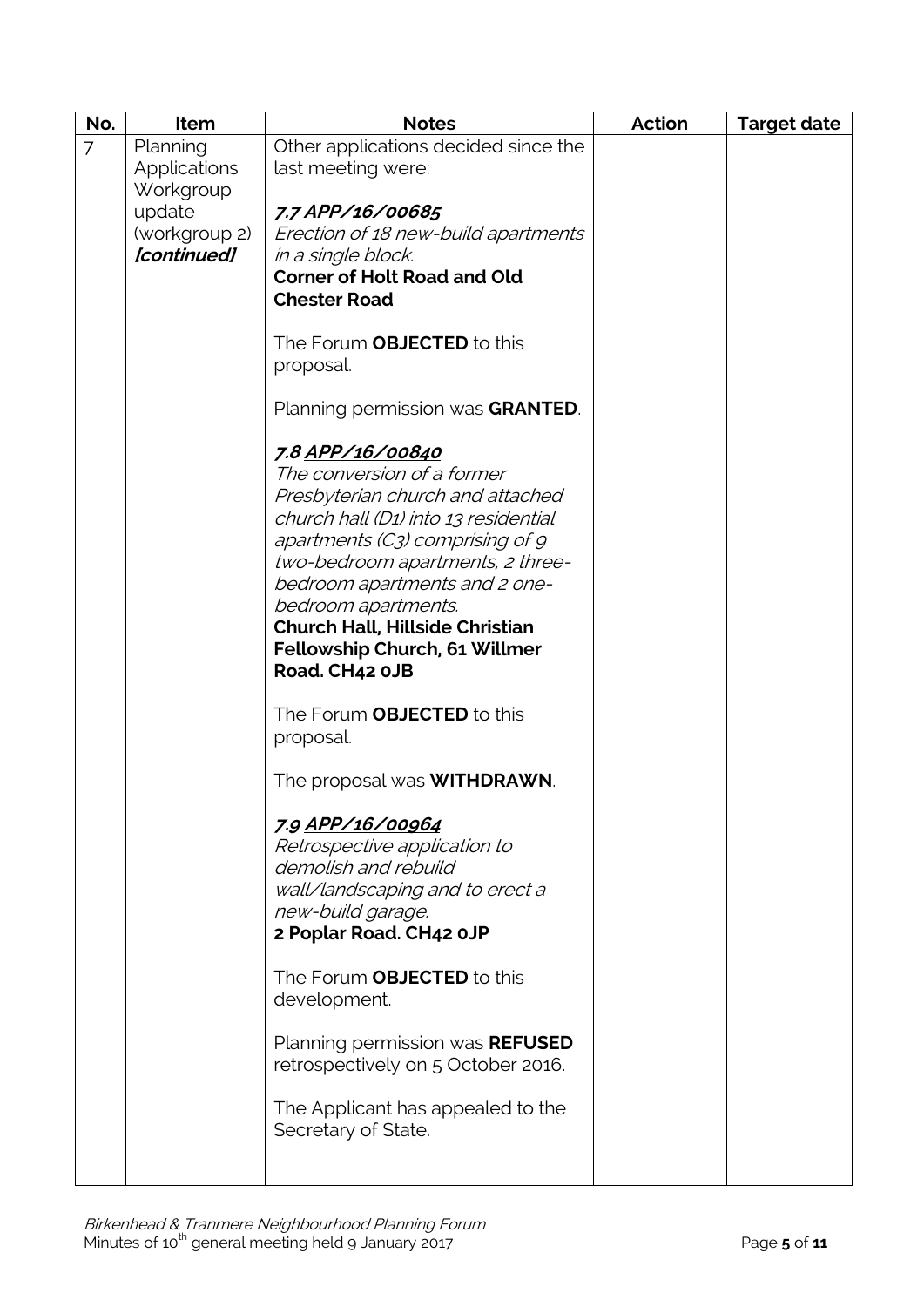| No.            | Item                                                                            | <b>Notes</b>                                                                                                                                                                                                                                                                                                                                                                                                                                                                                                                                                                                                                                                                                                                                                                                                                                                                                                                   | <b>Action</b>                 | <b>Target date</b> |
|----------------|---------------------------------------------------------------------------------|--------------------------------------------------------------------------------------------------------------------------------------------------------------------------------------------------------------------------------------------------------------------------------------------------------------------------------------------------------------------------------------------------------------------------------------------------------------------------------------------------------------------------------------------------------------------------------------------------------------------------------------------------------------------------------------------------------------------------------------------------------------------------------------------------------------------------------------------------------------------------------------------------------------------------------|-------------------------------|--------------------|
| $\overline{7}$ | Planning<br>Applications<br>Workgroup<br>update<br>(workgroup 2)<br>[continued] | 7.10 APP/16/01013<br>Two 38m squared bungalows.<br>Land to the rear of 20 Hampden<br>Road.<br>The Forum OBJECTED to this<br>proposal.<br>Planning permission was <b>REFUSED</b> .                                                                                                                                                                                                                                                                                                                                                                                                                                                                                                                                                                                                                                                                                                                                              |                               |                    |
| 8              | Community<br><b>Issues</b><br>Workgroup<br>update<br>(workgroup 3)              | GV gave an update of the activity of<br>workgroup 3:<br><b>8.1 Raffles Road site</b><br>The management committee was<br>recommending to members that the<br>Forum goes ahead with the<br>purchase of the site with the aim of<br>establishing community allotments.<br>VM raised concerns about who<br>would be responsible for the site,<br>including moral responsibility (as<br>well as legal responsibility) if the site<br>were to be fly-tipped again. HK, VM<br>and PC wanted to know more about<br>how the project would be financed<br>and managed. PB explained that<br>the Forum would work closely with<br>the Church Road allotment holders,<br>who have been successfully running<br>their allotment site for many years.<br>Sources of funding, including the<br>possibility of obtaining an interest-<br>free loan or mortgage from the<br>Council, secured against the market<br>value of the land, are being | GV<br>Management<br>committee | Ongoing<br>Ongoing |
|                |                                                                                 | investigated. TE asked what value<br>the land might have if we were to<br>sell it in the future. PB explained that<br>it had been valued at £30,000 but<br>that residential development was<br>unlikely due to vehicle access<br>issues and the cost of connecting to<br>mains utilities. A commercial use for<br>storage (Use Class B8) might be<br>feasible, but, the owner has made it<br>a condition of the sale that the land<br>is used for community benefit for                                                                                                                                                                                                                                                                                                                                                                                                                                                        |                               |                    |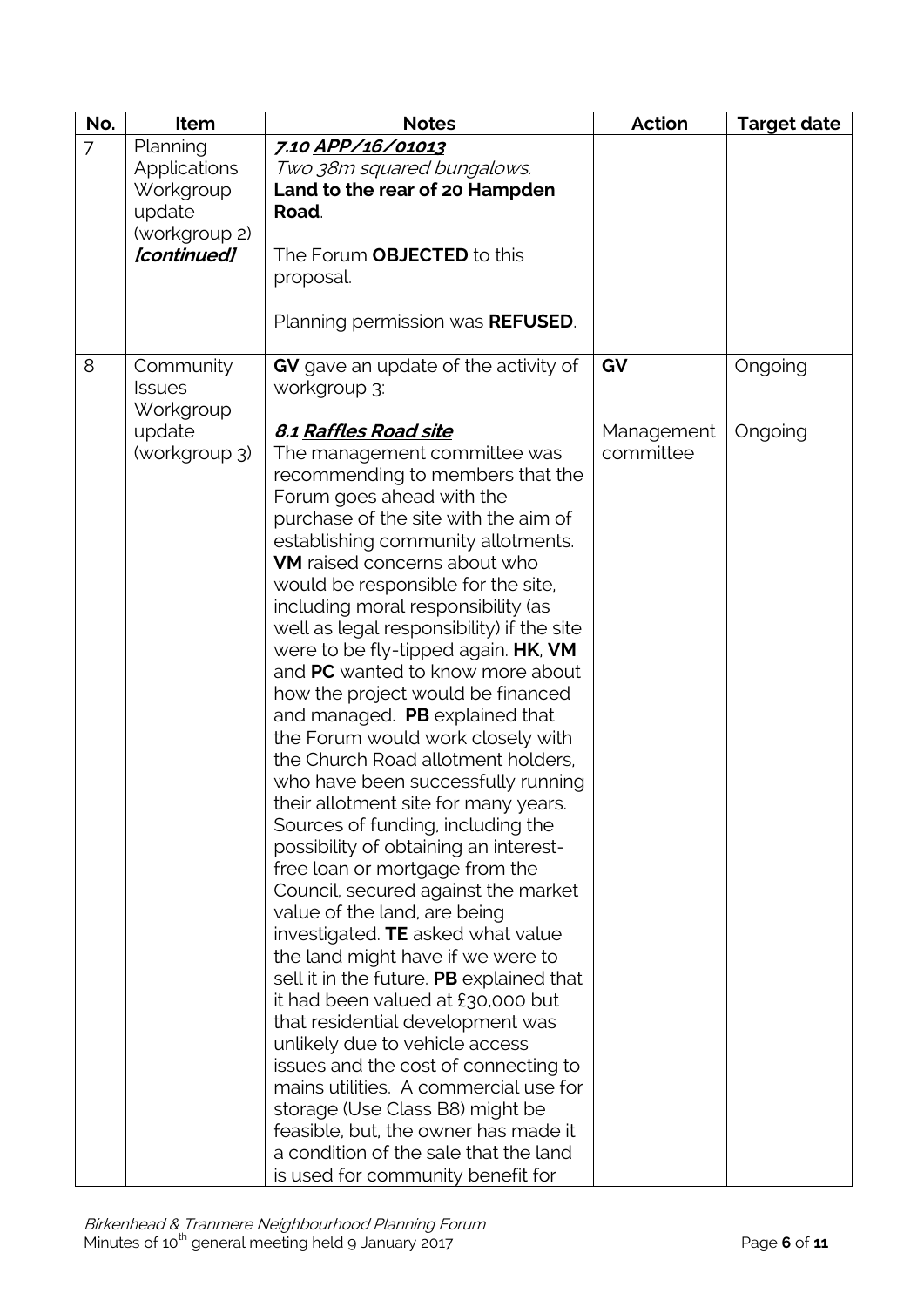| No. | Item                         | <b>Notes</b>                                                                | <b>Action</b> | <b>Target date</b> |
|-----|------------------------------|-----------------------------------------------------------------------------|---------------|--------------------|
| 8   | Community                    | the remainder of her lifetime. PC                                           |               |                    |
|     | <b>Issues</b>                | asked how we know that the land                                             |               |                    |
|     | Workgroup                    | would be suitable for cultivation. PB                                       |               |                    |
|     | update                       | stated that there is no known history                                       |               |                    |
|     | (workgroup 3)<br>[continued] | of toxic chemicals being used on<br>the site but <b>VM</b> insisted that we |               |                    |
|     |                              |                                                                             |               |                    |
|     |                              | have no way of knowing what we<br>are going to find until the site is       |               |                    |
|     |                              | being cleared.                                                              |               |                    |
|     |                              |                                                                             |               |                    |
|     |                              | <u>8.2 Community-led Housing Early</u>                                      | GV            | Ongoing            |
|     |                              | <u> Stages Support Fund</u>                                                 |               |                    |
|     |                              | <b>GV</b> explained that we are still                                       |               |                    |
|     |                              | waiting to hear whether we will                                             |               |                    |
|     |                              | receive the assistance we have                                              |               |                    |
|     |                              | asked for. GV advised that we                                               |               |                    |
|     |                              | expect to hear about this by the end                                        |               |                    |
|     |                              | of January. Members wishing to be                                           |               |                    |
|     |                              | directly involved should contact GV.                                        |               |                    |
|     |                              |                                                                             | <b>PB</b>     |                    |
|     |                              | <b>8.3 Retake The Lauries</b>                                               |               | Ongoing            |
|     |                              | This campaign has raised a small<br>amount of money through a               |               |                    |
|     |                              | Crowdfunding website but our main                                           |               |                    |
|     |                              | efforts have been concentrated on                                           |               |                    |
|     |                              | assembling clear proof of company                                           |               |                    |
|     |                              | mismanagement by reference to                                               |               |                    |
|     |                              | the lease between the Council and                                           |               |                    |
|     |                              | The Lauries Limited, the articles of                                        |               |                    |
|     |                              | association of The Lauries Limited                                          |               |                    |
|     |                              | and other evidence of the action                                            |               |                    |
|     |                              | taken by former directors to dismiss                                        |               |                    |
|     |                              | the vast majority of members of the                                         |               |                    |
|     |                              | company. An article was published                                           |               |                    |
|     |                              | by the Liverpool Echo that did not                                          |               |                    |
|     |                              | accurately reflect the content of our                                       |               |                    |
|     |                              | complaint. Even so, the Council                                             |               |                    |
|     |                              | must consider the complaint on the                                          |               |                    |
|     |                              | basis of the evidence we have                                               |               |                    |
|     |                              | submitted, not on the basis of its                                          |               |                    |
|     |                              | own spin on the story to the Press.<br>If the Council decides to drag the   |               |                    |
|     |                              | complaints procedure out as long as                                         |               |                    |
|     |                              | possible, it could take up to four                                          |               |                    |
|     |                              | years before we are in a position to                                        |               |                    |
|     |                              | take the matter out of the hands of                                         |               |                    |
|     |                              | the Council and pass it on to the                                           |               |                    |
|     |                              | Local Authority Ombudsman.                                                  |               |                    |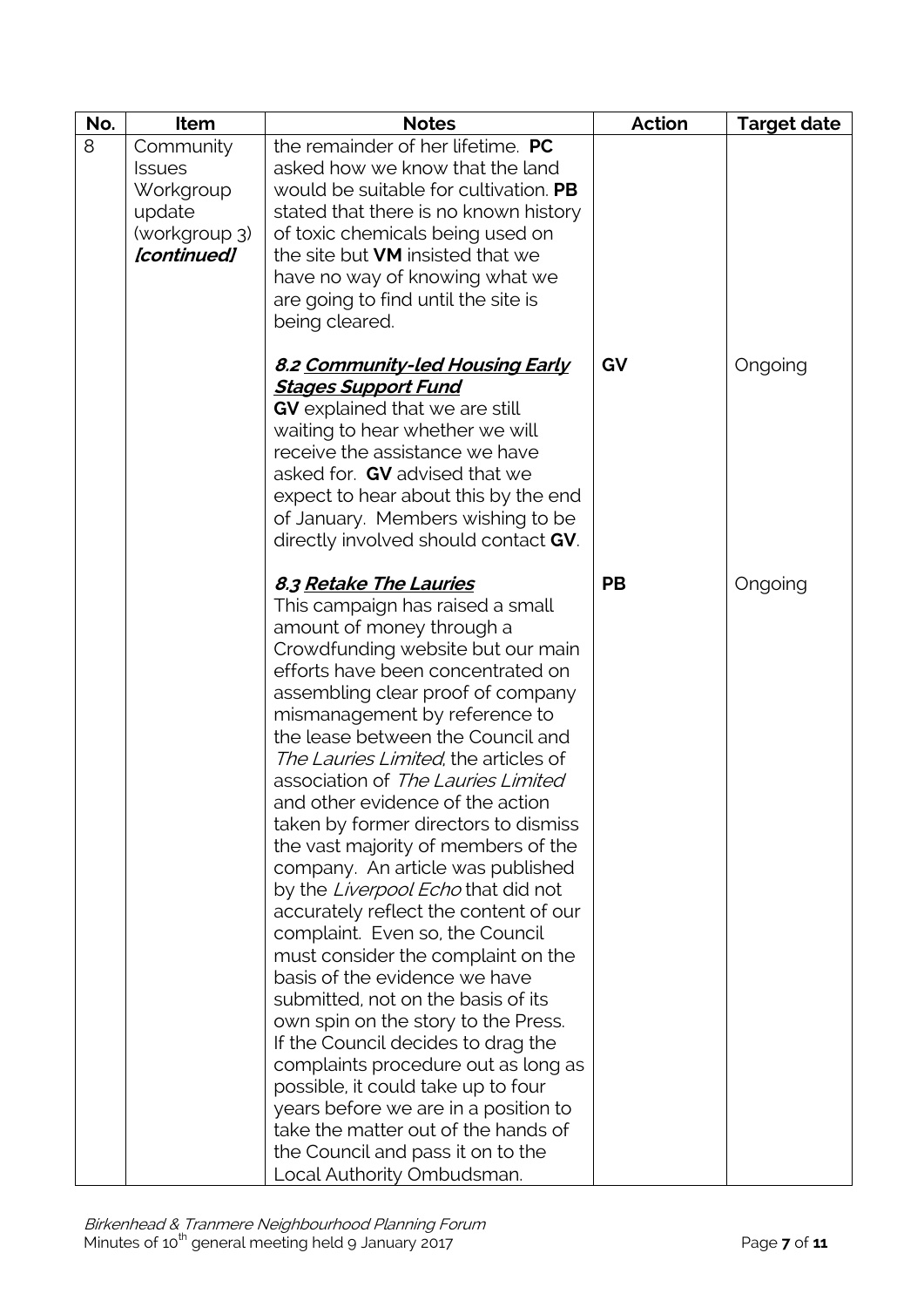| No. | Item                                                                 | <b>Notes</b>                                                                                                                                                                                                                                                                                                                                                                                                                                                                                                                                                                                                                                                                                                                                                                                                                                                                                                                                                                                                                                                         | Action     | <b>Target date</b> |
|-----|----------------------------------------------------------------------|----------------------------------------------------------------------------------------------------------------------------------------------------------------------------------------------------------------------------------------------------------------------------------------------------------------------------------------------------------------------------------------------------------------------------------------------------------------------------------------------------------------------------------------------------------------------------------------------------------------------------------------------------------------------------------------------------------------------------------------------------------------------------------------------------------------------------------------------------------------------------------------------------------------------------------------------------------------------------------------------------------------------------------------------------------------------|------------|--------------------|
| 8   | Community                                                            | 8.4 Wirral Deen Centre                                                                                                                                                                                                                                                                                                                                                                                                                                                                                                                                                                                                                                                                                                                                                                                                                                                                                                                                                                                                                                               | GV         | Ongoing            |
|     | <b>Issues</b><br>Workgroup<br>update<br>(workgroup 3)<br>[continued] | A new Islamic cultural centre is<br>being established in Borough Road<br>(see Item 7.5 above). PB, Bob<br>McGhie and GV attended an open<br>morning there on Sunday 8 January<br>2017. The atmosphere was very<br>positive. It is unclear if the Centre is<br>affiliated to the mosque on<br>Whetstone Lane or is a separate<br>organisation. The management<br>committee of Wirral Deen Centre is<br>clearly very keen to reach out into<br>the surrounding community and it is<br>to be hoped that the Forum will be<br>able to quickly develop a positive<br>working relationship with them. A<br>number of community consultation<br>questionnaires were left at the<br>centre and this will help to make our<br>consultation more complete and<br>relevant because we are yet to<br>receive any responses from people<br>who identify themselves as being<br>from an Islamic background. The<br>community meeting rooms that will<br>be created on the ground floor have<br>been offered for the Forum's use<br>(not exclusively, of course) without<br>charge. |            |                    |
| 9   | Hamilton<br>Square<br>Conservation<br>Area                           | Progress is being made by the<br><b>Friends of Hamilton Square</b><br>Conservation Area in identifying and<br>resolving breaches of planning<br>control within the conservation area.<br>Council enforcement officers have<br>been very diligent in pursuing<br>breaches, where they have been<br>identified. The Friends are also<br>working with Council officer Eileen<br>Willshaw on a bid for Heritage<br>Action Zone funding and with<br>Conservation Areas Wirral, which is<br>trying to arrange a seminar to<br>discuss the plight of Hamilton<br>Square.                                                                                                                                                                                                                                                                                                                                                                                                                                                                                                    | PB, JC, RF | Ongoing            |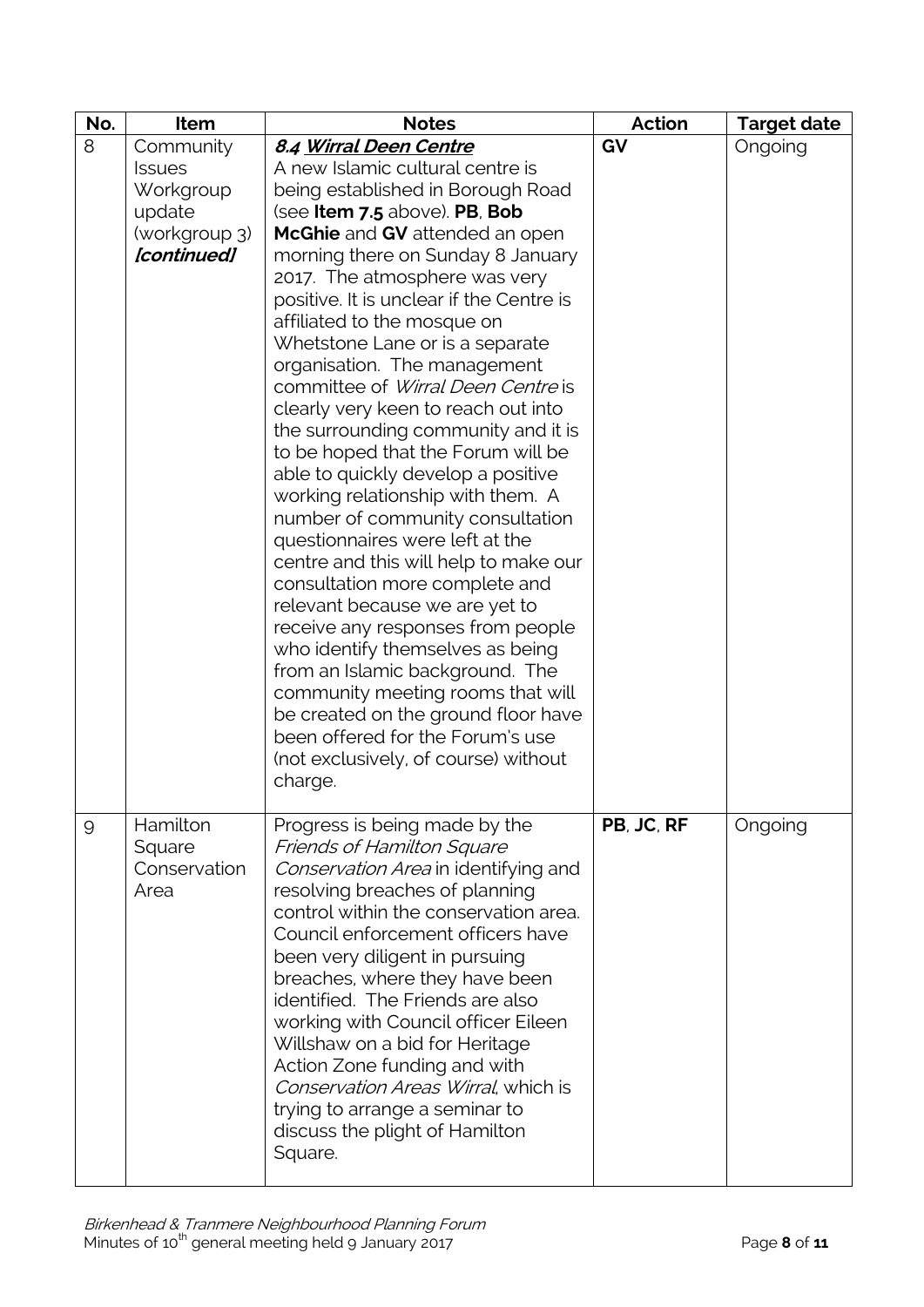| No. | Item        | <b>Notes</b>                                                            | Action     | <b>Target date</b> |
|-----|-------------|-------------------------------------------------------------------------|------------|--------------------|
| 10  | <b>VOTE</b> | PC tabled an unscheduled                                                | PB, GV, PC | 15 Mar 2017        |
|     |             | resolution, which was admitted by<br>the chair.                         |            |                    |
|     |             |                                                                         |            |                    |
|     |             | Resolution: That a vote on the                                          |            |                    |
|     |             | resolution to purchase the Raffles                                      |            |                    |
|     |             | Road site be postponed subject to<br>an assessment of the site's        |            |                    |
|     |             | suitability for cultivation.                                            |            |                    |
|     |             |                                                                         |            |                    |
|     |             | <b>PB</b> made it clear to members that                                 |            |                    |
|     |             | the owner wishes to dispose of the<br>site as quickly as possible and   |            |                    |
|     |             | adopting this resolution would mean                                     |            |                    |
|     |             | that the opportunity to purchase the                                    |            |                    |
|     |             | site may well be lost.                                                  |            |                    |
|     |             | GV stated that, whereas purchase of                                     |            |                    |
|     |             | the site would be useful in terms of                                    |            |                    |
|     |             | giving the management committee                                         |            |                    |
|     |             | experience of purchasing and                                            |            |                    |
|     |             | managing property and dealing with<br>tenancy agreements, it is not a   |            |                    |
|     |             | necessary step in our community-                                        |            |                    |
|     |             | led housing project.                                                    |            |                    |
|     |             | <b>SUPPORT: 8</b><br><b>REJECT: 2</b>                                   |            |                    |
|     |             | <b>ABSTAIN: 2</b>                                                       |            |                    |
|     |             | Resolution adopted by a majority.                                       |            |                    |
|     |             | The scheduled vote was therefore                                        |            |                    |
|     |             | postponed until 27 March 2017.                                          |            |                    |
| 11  | <b>VOTE</b> | <b>Resolution:</b> That the following new                               | <b>PB</b>  | 13 Jan 2017        |
|     |             | clause should be added to the                                           |            |                    |
|     |             | Forum's constitution: "6 g) Take all                                    |            |                    |
|     |             | reasonable precautions to ensure<br>that no conflict of interest arises |            |                    |
|     |             | between their private, personal,                                        |            |                    |
|     |             | political and financial interests and                                   |            |                    |
|     |             | their duties as a member of the                                         |            |                    |
|     |             | management committee. If an<br>actual or potential conflict of          |            |                    |
|     |             | interest does arise, the matter                                         |            |                    |
|     |             | must be notified to the honorary                                        |            |                    |
|     |             | chair in writing as soon as possible.                                   |            |                    |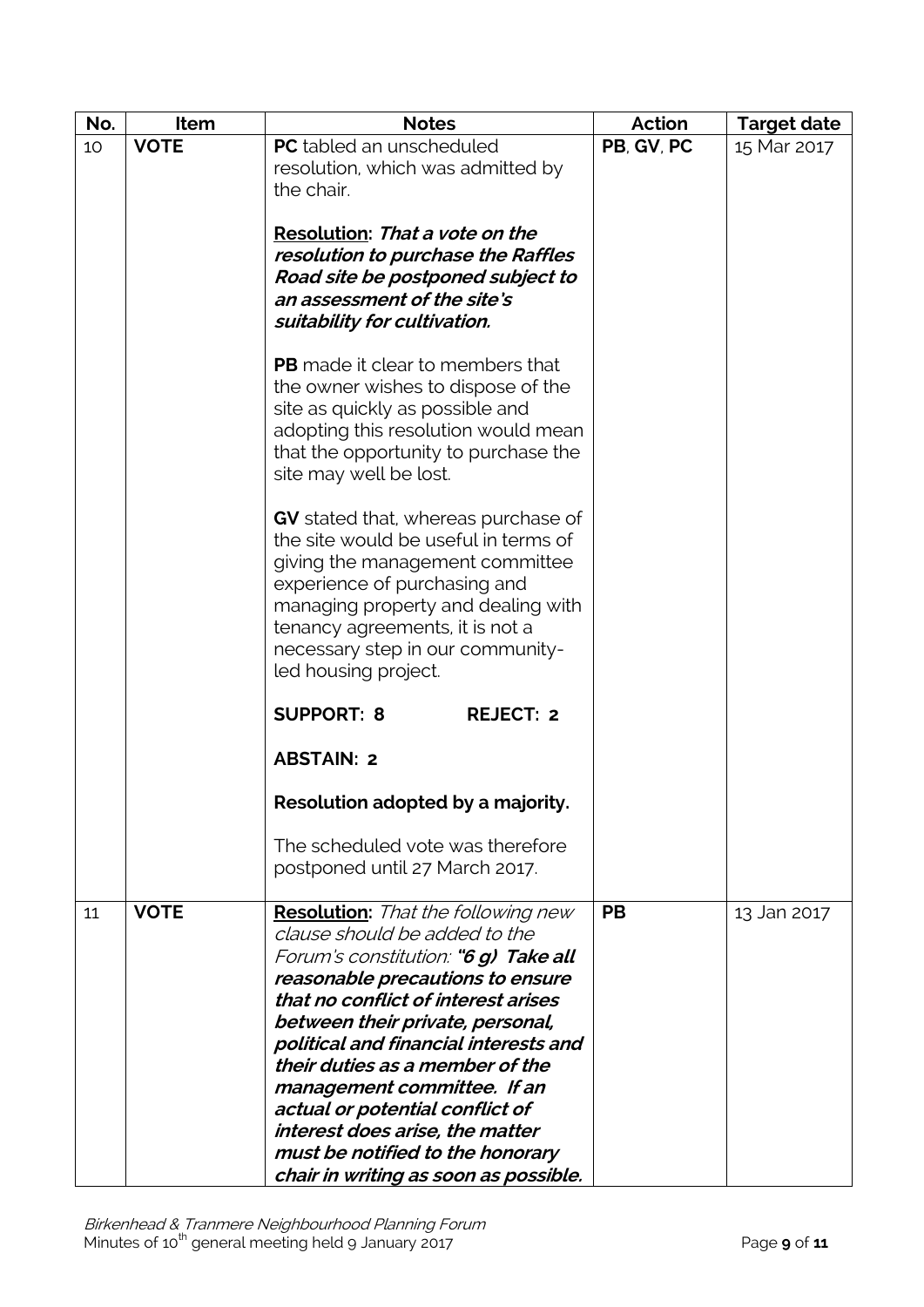| No. | Item                                                                           | <b>Notes</b>                                                                                                                                                                                                                                                                                                                                                                                                                                                                                                                                                                                    | <b>Action</b>           | <b>Target date</b> |
|-----|--------------------------------------------------------------------------------|-------------------------------------------------------------------------------------------------------------------------------------------------------------------------------------------------------------------------------------------------------------------------------------------------------------------------------------------------------------------------------------------------------------------------------------------------------------------------------------------------------------------------------------------------------------------------------------------------|-------------------------|--------------------|
| 11  | <b>VOTE</b><br>[continued]                                                     | Upon receipt of such notification<br>the honorary chair shall convene a<br>meeting of the management<br>committee as soon as possible,<br>during which the conflict or<br>potential conflict shall be<br>discussed and a resolution agreed.<br>For the avoidance of doubt,<br>'private' and 'personal' interests<br>include those of a member's<br>immediate family, as well as those<br>arising through membership of or<br>association with clubs, societies<br>and other organisations."<br><b>SUPPORT: 11</b><br><b>REJECT: 0</b><br><b>ABSTAIN: 1</b><br>Resolution adopted by a majority. |                         |                    |
| 12  | Community<br>consultation<br>update                                            | PB advised that an additional 20<br>responses had been received since<br>the last meeting. Furthermore, it is<br>hoped that the Wirral Deen Centre<br>(see Item 8.4 above) will distribute<br>questionnaires to its members.<br>Although the consultation will close<br>formally at 5pm on Tuesday 31<br>January 2017, the consultant who<br>will be analysing the responses<br>does not return from holiday until 13<br>February 2017. So, any consultation<br>responses received late, up to 5pm<br>on Friday 10 February 2017 may be<br>included in the analysis.                            | Management<br>Committee | 31 Jan 2017        |
| 13  | Housing<br><b>Needs</b><br>Assessment<br>Technical<br>Support<br>Package (TSP) | <b>PC</b> asked what progress was being<br>made with this TSP.<br>Although the Wirral Strategic<br><b>Housing Market Assessment</b><br>(SHMA), prepared by Nathaniel<br>Lichfield & Partners, was published<br>in May 2016, PB is still awaiting<br>confirmation that it has been<br>formally adopted by the Council                                                                                                                                                                                                                                                                            | <b>PB</b>               | <b>ASAP</b>        |